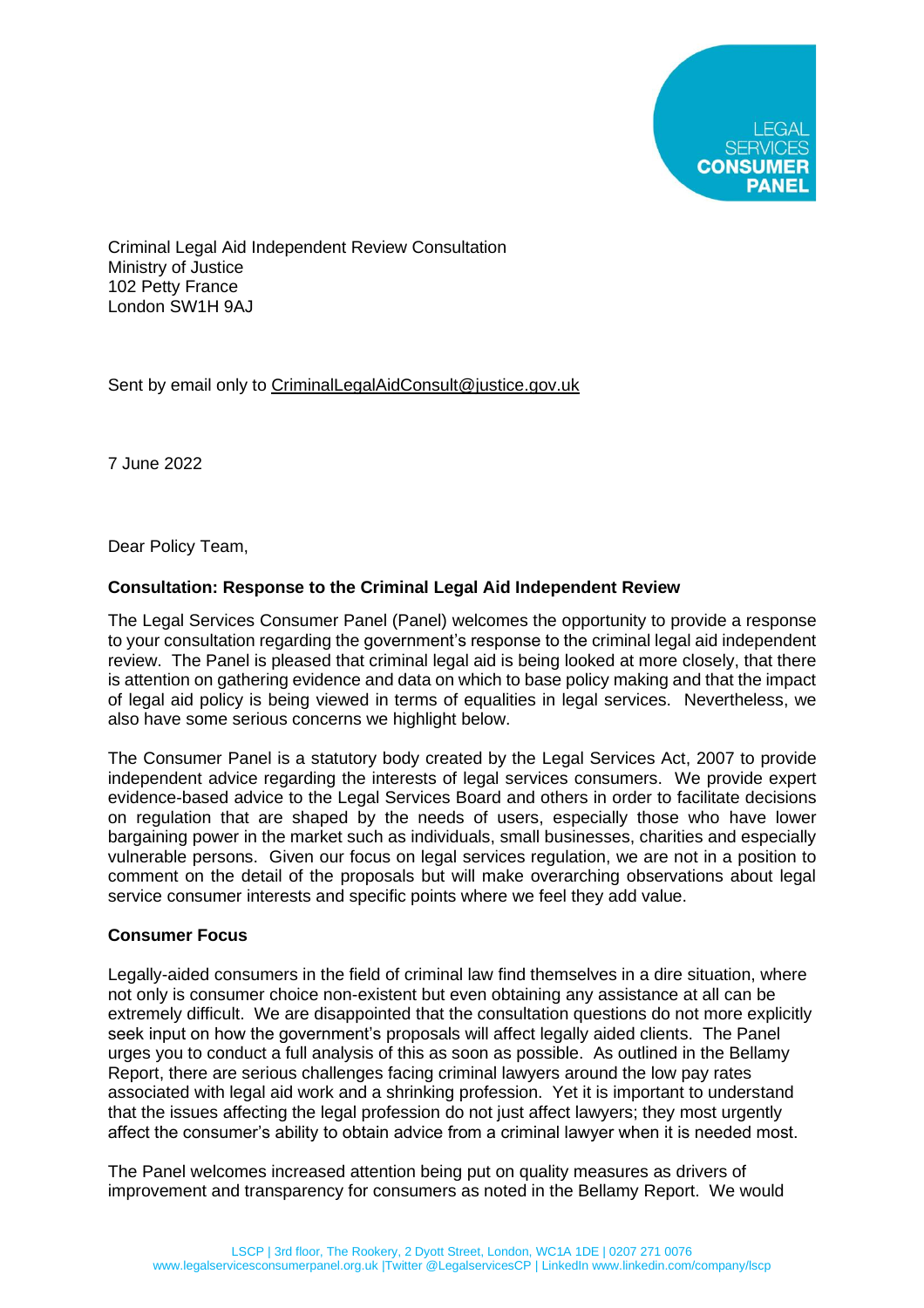therefore encourage additional focus be put on legally aided clients when collecting data, for example, ensuring information on the effects of remote provision of legal services in police stations are also gathered for further analysis. Sir Christopher Bellamy encouraged such an approach in his review. In addition, any reforms to the Legal Aid Agency should also be considered first and foremost from the client's point of view. It is important to recognise that Youth Court work requires additional care and should therefore attract higher rates, but the Panel would also like to see similar consideration of legally aided services provided to other vulnerable segments of consumers. In fact, additional segmentation in criminal legal aid needs is suggested in the Bellamy Report to promote new ways of working and better address unmet needs. The government's response must adopt such consumer segmentation analysis.

On the other hand, new technology, including the remote provision of legal services, should only be used with great care and not simply substituted to plug gaps that have been created by underfunding such as where police station advice rotas are not filled in rural areas. Technology can be a barrier to some people, such as those who are vulnerable, have disabilities or lack digital literacy or internet access. The Panel does not feel that there has been enough research to fully understand the impact of remote legal service provision on consumer outcomes. Consequently, even preliminary substitutions of remote services for those in person should not be made without care and first putting in place a comprehensive monitoring and evaluation plan.

#### **Access to Justice and the Rule of Law**

Overall, since 2005, legal aid spending has been cut by 50%.<sup>1</sup> Recent research shows that 91.5% of criminal lawyers feel that the legal aid fixed fee arrangements are not sustainable.<sup>2</sup> In fact, 49.4% of crime practitioners who had left the criminal practice reported leaving due to it no longer being financially viable.<sup>3</sup> The unsustainability of criminal legal aid practice is no longer just a concern for current practitioners. It is trite to expound upon the overriding importance of people accused of crimes having access to a lawyer in a time of extreme distress when they face a possible conviction that may result in financial penalties, curtailing of rights or loss of liberty. If the legal aid system cannot support enough practitioners to do the work (and to do it to a decent level), lawyers may not be available to everyone who is charged with a crime. Such a result means there is no meaningful access to justice and the risk of a miscarriage of justice occurring is increased, thereby jeopardising the rule of law within the criminal justice system.

When legal aid practitioners from all different areas of law were asked what would make the legal aid system more effective or how to improve the sector, 75.7% responded saying "more funding/ investment to allow for fairer fees/wages".<sup>4</sup> Practitioners also suggested "more flexibility/less bureaucracy and red tape from the LAA" (18.6%), "better understanding[s] of the amount of work that is actually carried out compared to that which is remunerated for" (17.6%) and "abolish[ing] LASPO changes/expand[ing] eligibility/improv[ing] accessibility of legal aid"  $(17.1\%)$ <sup>5</sup> The reduced accessibility of legal aid is of great concern to those who work in legal aid. Nevertheless, the overwhelming priority for legal aid practitioners, especially in the area of criminal law, is that they are not paid enough to maintain a viable practice. At the market level, this means there is a severe danger that there will soon not be enough lawyers to take on criminal legal aid work, and this fact is already affecting consumers through criminal law advice deserts that will only worsen.

<sup>1</sup> < [https://www.statista.com/statistics/1098628/legal-aid-spending-in-england-and-](https://www.statista.com/statistics/1098628/legal-aid-spending-in-england-and-wales/#:~:text=In%202020%2F21%20the%20criminal,pounds%20in%20the%20previous%20year)

[wales/#:~:text=In%202020%2F21%20the%20criminal,pounds%20in%20the%20previous%20year>](https://www.statista.com/statistics/1098628/legal-aid-spending-in-england-and-wales/#:~:text=In%202020%2F21%20the%20criminal,pounds%20in%20the%20previous%20year)

<sup>2</sup> 2021 Legal Aid Census at p. 41.

<sup>3</sup> 2021 Legal Aid Census at p. 54.

<sup>4</sup> 2021 Legal Aid Census at p. 78.

<sup>5</sup> 2021 Legal Aid Census at pp. 78-79.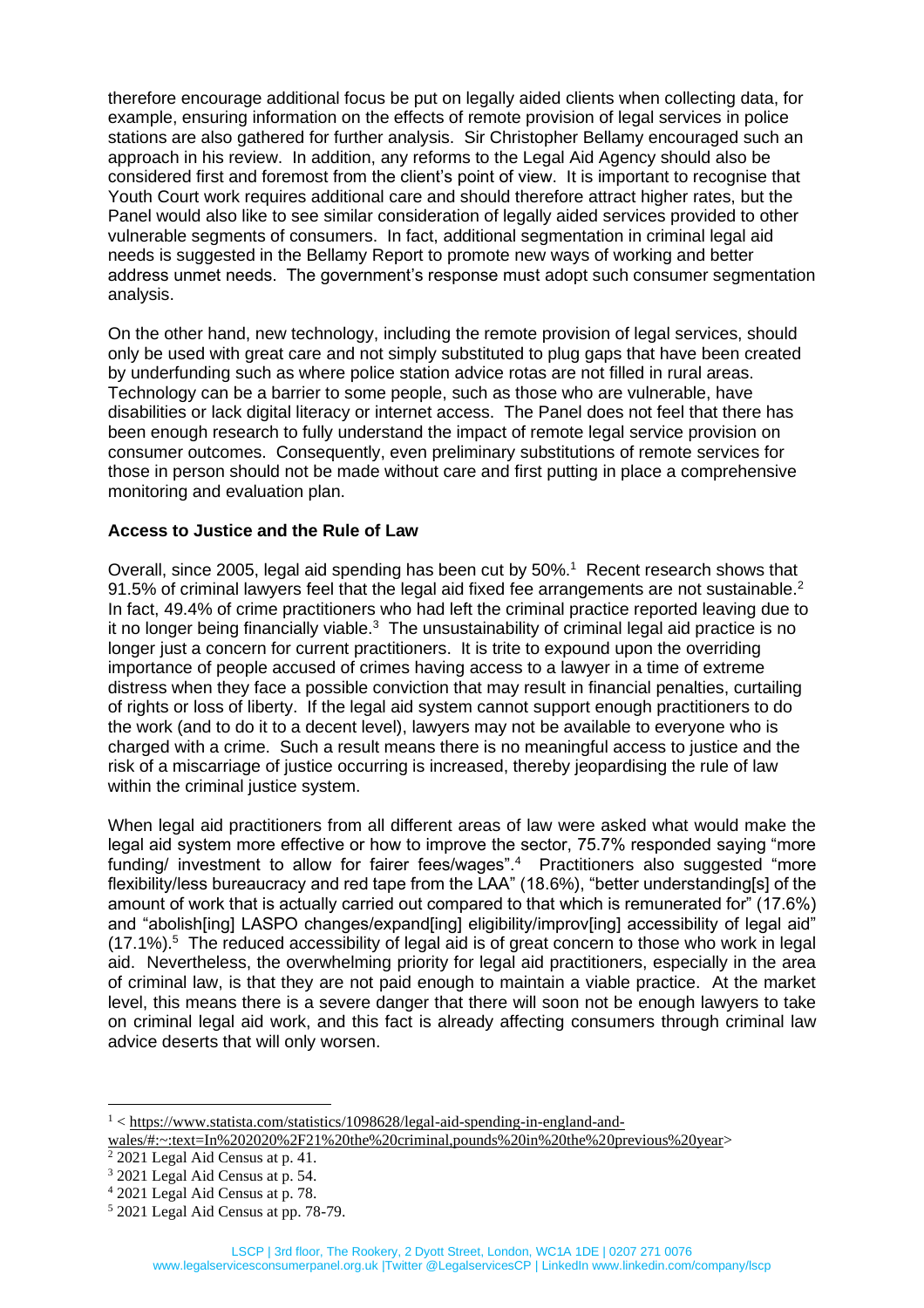The Panel has become increasingly concerned over the growing advice deserts facing the public in England and Wales in many areas of law covered by legal aid. However, criminal law advice and advocacy is in particular peril. In 2012, there were 1652 firms with criminal legal aid contracts compared with just 1067 in 2021. $6$  The loss of individual criminal duty solicitors has also been well documented where their numbers outside London have fallen by approximately 7% between 2018 and 2021.<sup>7</sup> Because solicitors provide most of the assistance in the Magistrates courts, where the vast majority of criminal law cases conclude, $8$ it is generally accepted that solicitors provide the majority of assistance to those who are accused of a crime. Indeed, solicitors tend to work more closely with clients than barristers, therefore the effects of solicitors leaving the profession will be felt disproportionately by consumers of legal services. As a result, the Panel is extremely concerned that solicitor rates have only been increased by 9% as opposed to the 15% minimum amount that Sir Christopher Bellamy recommended in order to keep the criminal justice system going.<sup>9</sup> Therefore, the current proposals are insufficient even as a starting point and the reality is that they will not increase the provision of legal services for consumers, even before the effects of inflation are factored in. The minimum increase as recommended in the Bellamy Report must be applied uniformly to all parts of the legal aid fee system.

Having CILEx members participate in the duty solicitor scheme is something that we also think merits consideration. CILEx Regulation could be responsible for ensuring quality service, which is of comparable standards to solicitors, is being provided to all consumers. Therefore, a comprehensive monitoring and evaluation program would have to be put in place to safeguard positive consumer outcomes. If a person is in conflict with the law, it is a duty solicitor that will be the first professional to provide much needed advice at a police station. If there are not enough duty solicitors throughout the country, it is not apparent how this vital right will be delivered to keep the criminal justice system fair.

# **Legal Services Tracker Survey**

The Panel has conducted an annual tracker survey that monitors the experience of legal services consumers (including legal aid recipients) since 2012. This research clearly shows that the number of legal services consumers who are using legal aid has declined. 5% of legal services consumers used legal aid to pay for their services in 2012, which increased to 8% by 2014, but then there was a steady decline as more cuts took effect. Only 3% of legal services consumers used legal aid in 2019, 2020 and 2021.

Our tracker survey has shown that only 2 to 3% of legal services used were in the area of criminal law. Nevertheless, the Panel does recognize the uniquely serious consequences that can occur if consumers are not able to obtain adequate and timely assistance with their criminal legal matters.

# **Inflation**

The advent of rapidly increasing inflation rates is a new factor that must be given serious consideration. Even if the absolute minimum increase of 15% were to be applied to all legal aid fees, which as discussed above will not occur under the current proposals, inflation will erode this increase before it is even implemented. Therefore, inflation must be factored into any increases being applied to legal aid remuneration.

<sup>6</sup> [<https://www.lawsociety.org.uk/en/campaigns/criminal-justice/criminal-duty-solicitors>](https://www.lawsociety.org.uk/en/campaigns/criminal-justice/criminal-duty-solicitors)

<sup>7</sup> *Ibid*.

<sup>8&</sup>lt;[https://www.judiciary.uk/you-and-the-judiciary/going-to-court/magistrates-court/>](https://www.judiciary.uk/you-and-the-judiciary/going-to-court/magistrates-court/)

<sup>&</sup>lt;sup>9</sup> [<https://www.lawsociety.org.uk/topics/legal-aid/british-justice-in-crisis-the-end-of-criminal-legal-aid>](https://www.lawsociety.org.uk/topics/legal-aid/british-justice-in-crisis-the-end-of-criminal-legal-aid)